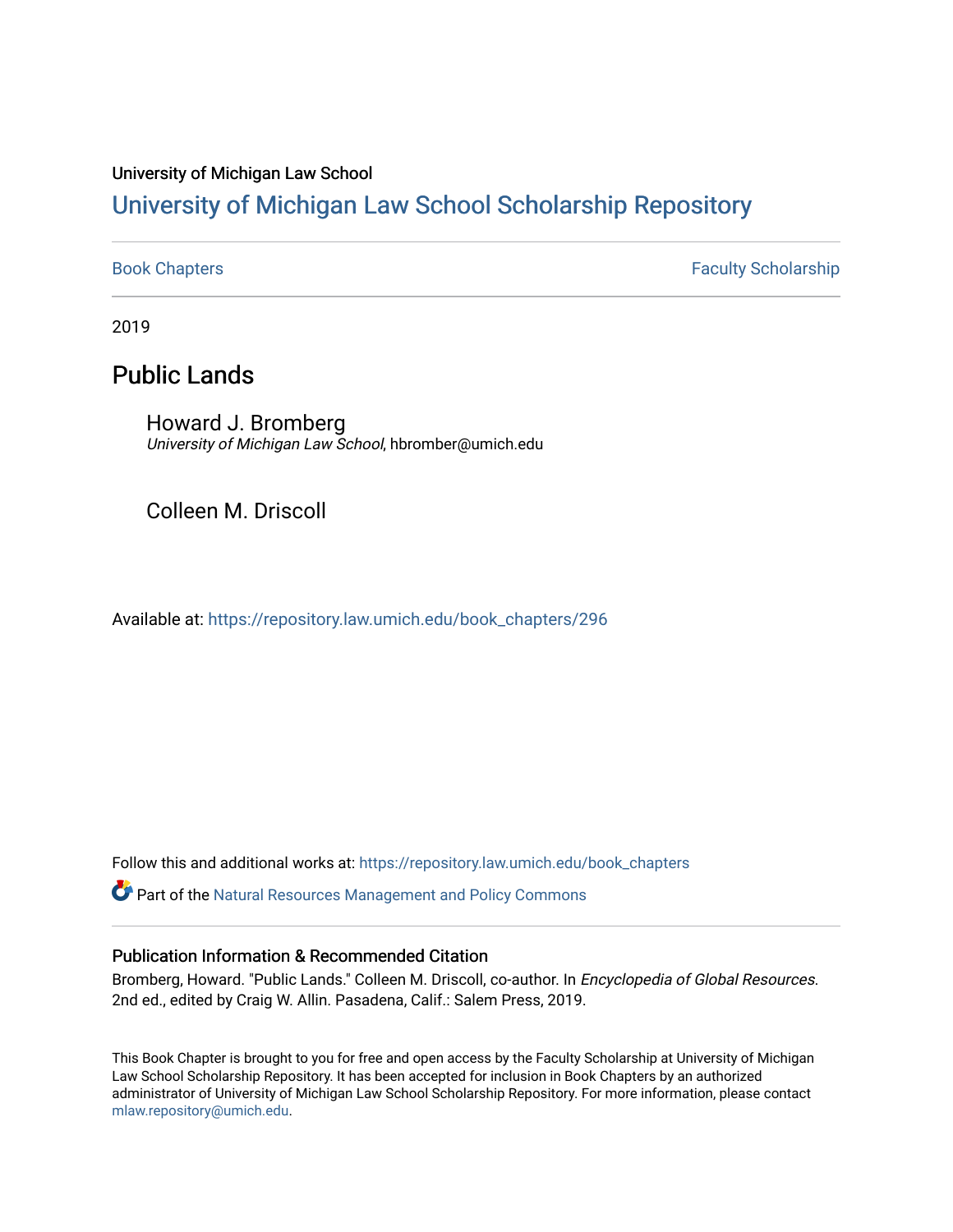# **Public lands**

#### CATEGORY: Government and resources

*The federal government owns millions of hectares of land in the United States. Some is used by ranching, logging, and mining companies, and some is set aside as wilderness or national park land. The use, management, and disposal of U.S. public lands have been issues since the country's first government under the Articles of Confederation. The debate over whether public lands or private rights should take precedence seems to be insoluble to everyone's satisfaction.*

#### **BACKGROUND**

Throughout the history of the United States, public land has generally been defined as all the land owned by the federal government. The "public domain" comprises those public lands subject to sale or transfer to private uses. Early in the nation's history, most of the land of the continental United States was in the public domain; the federal government owned nearly four of every five hectares. It began transferring that land to private ownership to meet its financial obligations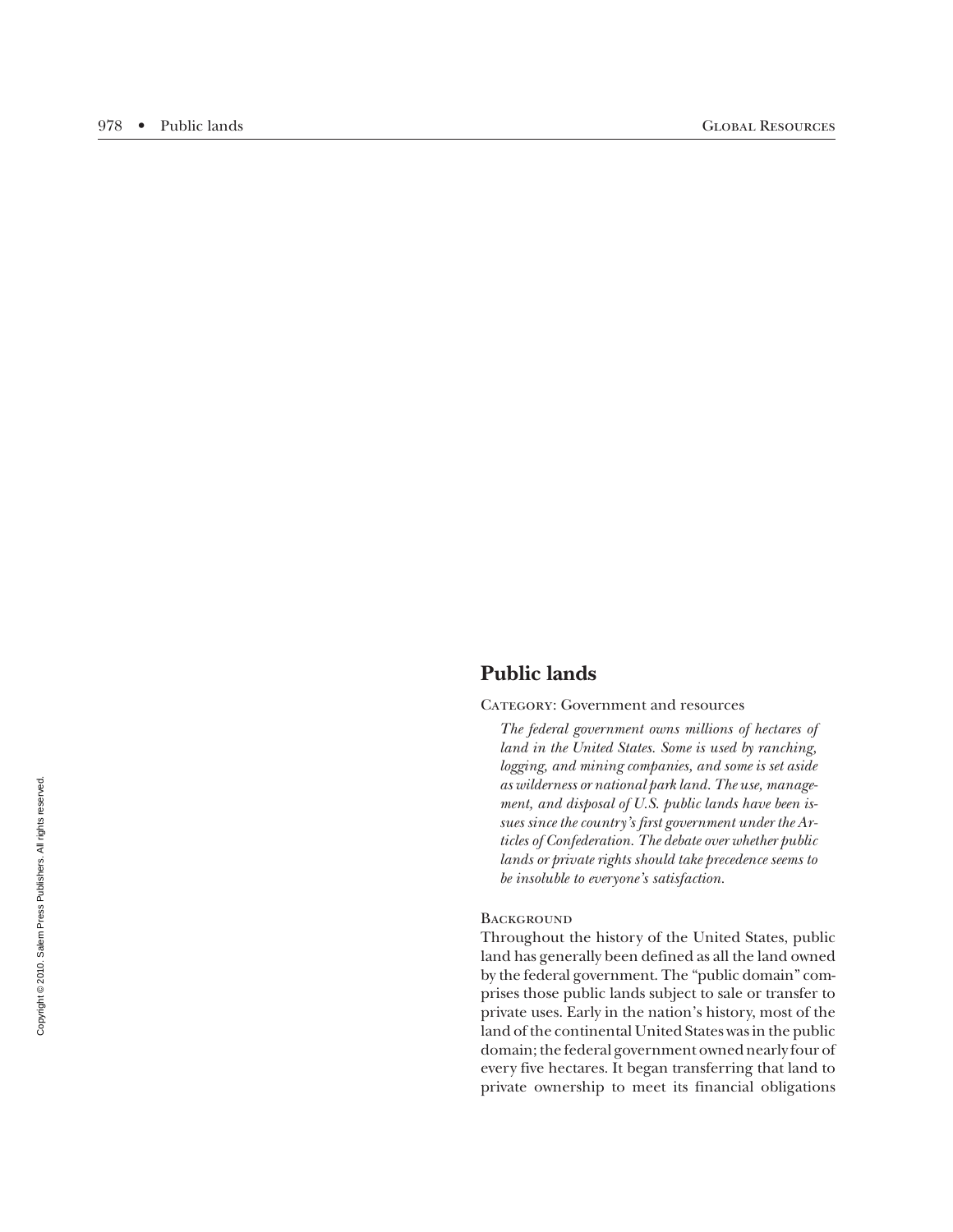and to achieve the objective of settling the country. Although much of that land has been transferred to private ownership, approximately 30 percent of the total U.S. land area is still under federal control.

This land is held in trust for the people of the United States under the control of Congress, which was given the constitutional mandate "to dispose of and make all needful Rules and Regulations respecting the territory or other Property belonging to the United States" (Article IV, section 3 of the U.S. Constitution). Until the early conservation movement at the beginning of the twentieth century first made Congress aware that the country was losing some of its natural resources, Congress was engaged mainly in divesting the government of its public lands. The public lands remained open for disposal by the government until 1976. That year the Federal Land Policy and Management Act (FLPMA) was passed, stating that "it is the policy of the United States that . . . the public lands shall be retained in Federal ownership." The act was the result of recommendations made by the Public Land Law Review Commission.

### HISTORICAL CONTEXT

The concept that land could be claimed and legally owned by an individual was brought to the New World by the English. The native peoples had lived by traditions under which land and its resources were shared by all tribal members as common property. The public domain originally included most of the land in the forty-eight states with the exception of Texas and the thirteen colonial states. The land was gradually transferred to private owners through homestead acts, grants to railroads, and other government programs. The lands retained under federal government ownership, most of which are in the West, are the public lands of today.

The first legislation passed by the United States dealing with public lands was the Land Ordinance of 1784. The public domain west of Pennsylvania and the Ohio River had been claimed by seven of the new states. Those states which had not made claims wanted the western lands "considered as common property." During the period from 1781 to 1802, the western lands were gradually ceded by the states to the central government. Congress, realizing that it was going to have to make decisions on who could acquire public lands, passed the Land Ordinances of 1784 and 1785. The latter established a rectangular survey method to identify ranges and towns, creating 9.5-

kilometer townships. This method was subsequently used by all public-land states and by the central government in disposing of public lands. For the next two years, with many decisions to be made, Congress established a doctrine that the public domain would be dealt with in an orderly fashion: First the Indian titles would be cleared, and then the land would be surveyed and offered at auction. The first land offices, established in 1796, did not have sufficient personnel or resources. The Public Lands Commission of 1880 nevertheless reported that the land offices had for the most part done a good job, although there were some abuses of authority.

In 1807, after the discovery of vast mineral deposits on public land, Congress authorized a leasing system. Public and private pressure was brought to bear on the federal government to develop legal standards for the use of public lands. One result of that pressure was a decision to use monies earned from them for land-grant schools and colleges. Between 1785 and 1880, around thirty-five hundred public-land laws were passed by Congress.

In the 1820's, grants were made for the use of rivers on public land and for access to build canals and roads. In 1831, Congress declared cutting and removing timber from public lands without permission a felony and established timber agencies to enforce the law. The Department of the Interior was created in 1849 and given the role of protecting public timber. In 1891, the first national forest reserves were created. A management plan for them was put in place by the Sundry Civil Appropriations Act of 1897. The first national park, Yellowstone, was established in 1872.

At the beginning of the twentieth century, John Muir and President Theodore Roosevelt debated the proper use of public lands: Should they be preserved for future generations because of their value as a wilderness heritage, or should they be developed for economic purposes? At the turn of the century there was limited demand for public lands and their products. As demand grew, so did government management, which had become extensive by the 1950's.

#### Uses and Management of Public Lands

Large portions of some western states remain in the public domain. Some of these lands were deemed useless for farming or grazing, and others were held in trust for American Indian tribes. However, much of this public land contained extensive mineral, timber, and energy reserves, including more than one-half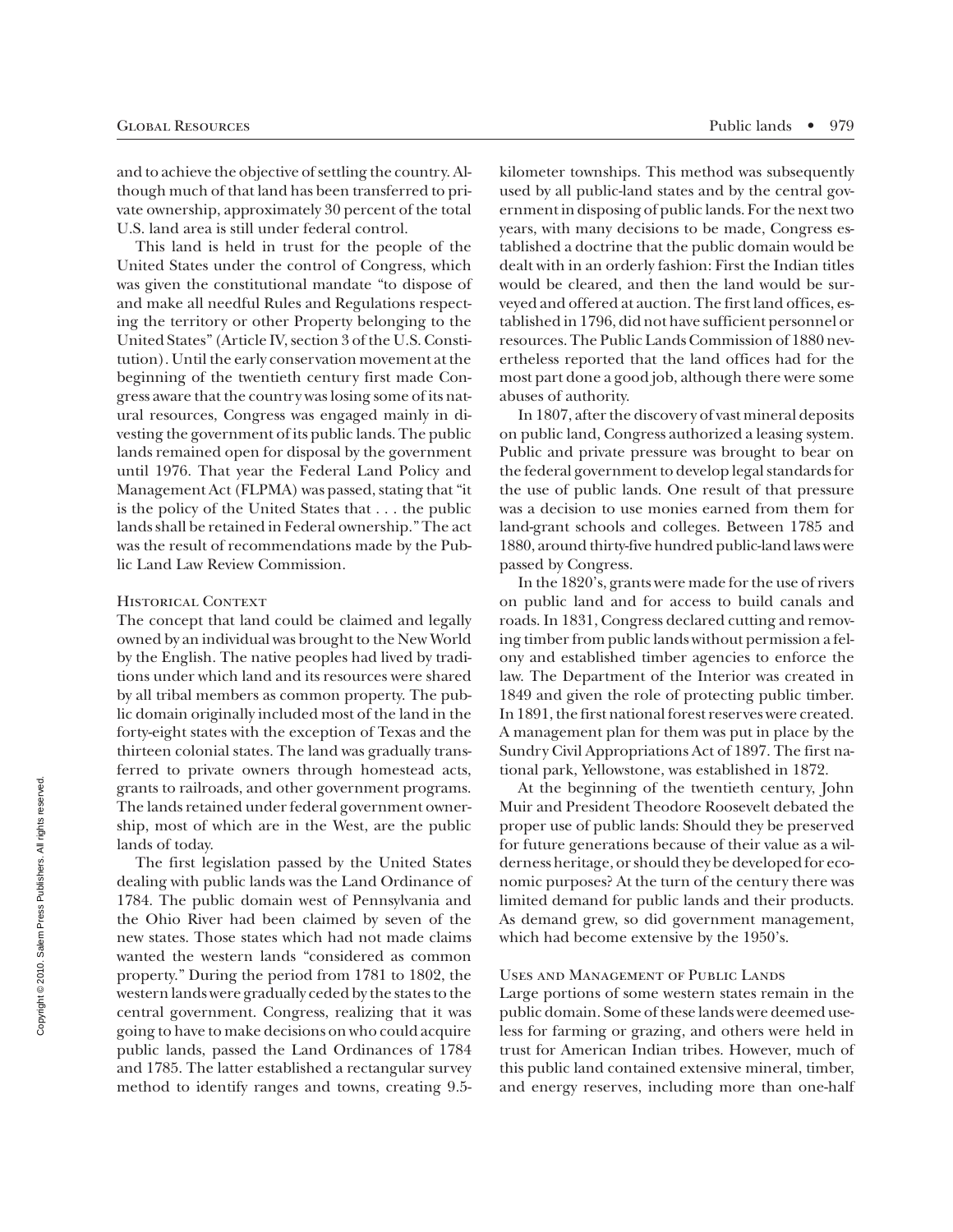the undiscovered U.S. petroleum and low-sulfur coal reserves. Access to and use of federal lands by states and private interests was a contentious issue throughout the twentieth century.

The Department of the Interior is the largest landowner in the United States, owning more than 450 million hectares of public lands. Four federal agencies manage the use of public lands: the Bureau of Land Management (BLM), the Forest Service (in the Department of Agriculture), the Fish and Wildlife Service, and the National Park Service, with the first two managing the largest amounts of land. The BLM administers Natural Resource Lands of 232 million hectares, the largest single portion of the federal lands. The Mul-



*Horses gallop across the public lands of Simpson Park in Nevada. The Bureau of Land Management controls 98 percent of Simpson Park.* (Bureau of Land Management)

tiple Use Sustained-Yield Act of 1960 mandated that the BLM and the Forest Service administer public lands according to multiple-use principles. The act states that multiple use means "the management of all the various renewable surface resources of the national forest so that they are utilized in the combination that will best meet the needs of the American people, making the most judicious use of the land for some or all of these resources or related services." The act intends that all uses of the lands should have minimal effect on—and preferably should complement other uses.

There is an inherent contradiction in the multipleuse philosophy that places the BLM and other agencies in the position of trying to balance private and state access to federal lands with protecting the resources found there. Users tend to want maximum, even unlimited, access to the lands and their resources at little or no cost. Under the General Mining Act of 1872, a business or an individual can acquire a federal permit to mine minerals on federal land without having to pay royalties. It also allows whoever holds the permit to take absolute title to the land and its minerals at a nominal cost, usually about \$5 a hectare.

The Federal Land Policy and Management Act and the National Forest Management Act of 1976 endorsed Aldo Leopold's land ethic emphasizing the preservation of the integrity, stability, and beauty of

the natural environment. Scientific land-use planning was mandated, including full consultation with all interested parties. Permanent federal ownership of the public lands was also mandated, setting the stage for further attempts to loosen federal control. In the mid-1980's, the Forest Service made plans to permit timber companies to do significant cutting in oldgrowth forests in Oregon. In 1985, however, the Fish and Wildlife Service stated that the northern spotted owl should be designated an endangered species and therefore that its critical habitat—the old-growth forests—should be protected. In 1988, environmental groups were able to obtain a federal court order instructing the secretary of the interior to list the spotted owl as endangered, which occurred in 1989. The listing effectively stopped cutting in the old-growth forests of the Northwest.

Between 1977 and 1979, the BLM and the Forest Service inventoried federal public lands in the Roadless Area Review Evaluation (RARE II). Their purpose was to decide which "roadless areas" would remain in multiple use and which would be designated wilderness. Their final recommendation to Congress was for 13.6 million hectares to become wilderness, 33 million to remain in multiple use, and another 10 million to be retained for further study. Many westerners were angered by the plan, especially by the provision that 10 million hectares would effectively remain out of use even though not designated as wilder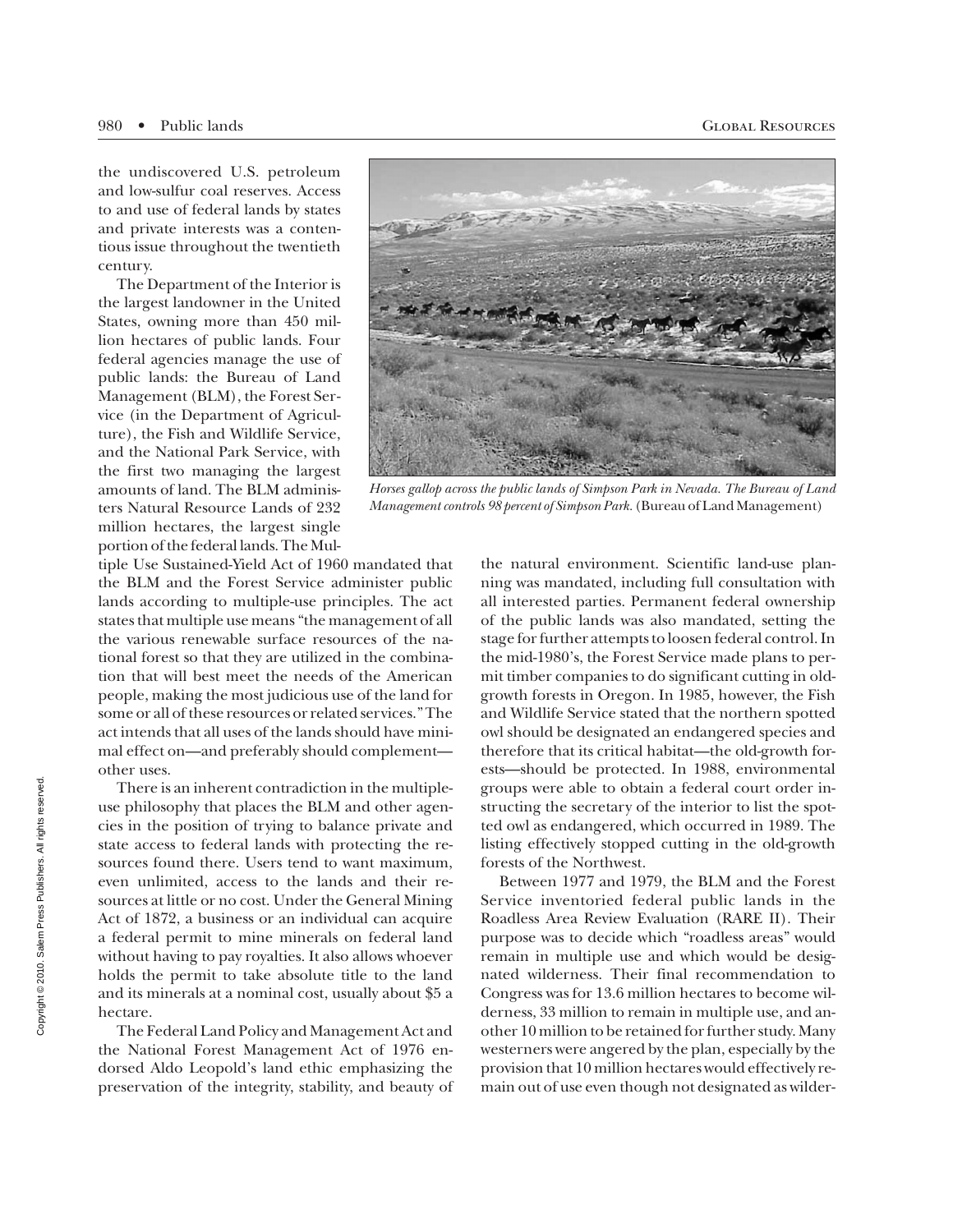ness. This anger added fuel to the movement known as the Sagebrush Rebellion. Conflict between the states and the federal government began brewing in the early 1970's, when the oil crisis had prompted states to fight for control of energy resources.

The Nevada legislature passed a resolution demanding that the federal government transfer 44 million hectares of federal land to state control. They claimed that the states would be better managers of the land, that economic growth in the West was being restricted, and that the states have the right to control land within their borders. Environmentalists responded that the states had given up their right to public lands in the name of all Americans early in their histories and that federal ownership had not been disputed since those days.

The portion of public lands designated as rangeland was originally unregulated, and overgrazing destroyed the value of much of the land. The Taylor Grazing Act of 1934 imposed federal controls to prevent overgrazing; it was supplemented in 1978 with the Public Rangelands Improvement Act, which authorized funds for improvements to the rangelands. One impetus to the Sagebrush Rebellion was what its leaders termed "unreasonable restrictions on grazing, mining, and logging." They therefore demanded transfer of ownership of federal lands to the states.

The BLM administers public grazing lands. The fact that fees for grazing on public land are much lower than grazing fees on private land has been the subject of considerable controversy. Some opponents of the low fees have argued that they are essentially subsidies for the users. In 1993, President Bill Clinton and Secretary of the Interior Bruce Babbitt proposed raising the fees for using public lands, making them more comparable to the private-market value. (The proposal was seen as a way of financing the costs of managing public lands.) The plan immediately provoked an outcry from ranchers, loggers, miners, communities, and the states. In March of 1994, the administration announced a proposal that had been negotiated with Western interests that would gradually raise annual fees from \$0.80 to \$1.60 a hectare. That proposal was not adopted by Congress, and the government instead lowered the grazing fee to \$1.35 per animal per month in 2008. Since 1891 and 1897, when the national forest system was created through laws, the U.S. Forest Service has also overseen considerable land area. After that time, the Forest Service sold millions of dollars of timber. In the second half of

the twentieth century, legislation shifted the emphasis of national forest management from timbering to conservation, multiple use, and environmental and species management.

Little control has existed over mining wastes or abandoned mines on federal lands. In 1991, Secretary of the Interior Babbitt noted that "hard-rock mining is the one area of federal resource law where the unrestrained giveaway, environment-be-damned attitudes of the nineteenth century have persisted." A 1993 Senate committee report discussed the extent of problems with hazardous-waste management on federal lands, calling on the Department of the Interior to begin to alleviate the environmental problems. The same year, Congress began considering ways to legislate control of the waste problem. Nothing was done. The Hardrock Mining and Reclamation Act was introduced in 2007 to address this problem. Royalties would be collected on mining revenue and the majority of the funds would go to reclamation. The bill died in the Senate and was reintroduced in 2009.

Since the 1950's, Congress has used its constitutional authority to require federal agencies to give strong consideration to conservation in its land-use decisions. This concern was evidenced in such legislation as the Wilderness Act of 1964, declaring more than 8 million hectares of public lands to be wilderness; the National Environmental Policy Act (enacted in 1970), which requires environmental impact statements before land-use decisions are made; and the Endangered Species Act of 1973. The Supreme Court has supported legislative authority in public land decisions, although in the early 1990's, the Court did compel Congress to share the power to withdraw public lands from private use with the executive branch.

The "New Federalist" Approach of the 1980's Public lands issues were prominent in the presidential campaign of 1979, in which incumbent Jimmy Carter ran against Ronald Reagan; these issues were a part of a national debate on energy. Reagan claimed that a small number of elitist Americans, whom he called "environmental extremists," were closing off public lands from uses that would benefit the middle class. He stated that the United States had to use public lands to help rebuild the country. He planned to open these lands to exploration and development as a way of "saving" the country's troubled economy.

James G. Watt, appointed by President Reagan as secretary of the interior, had been director of the